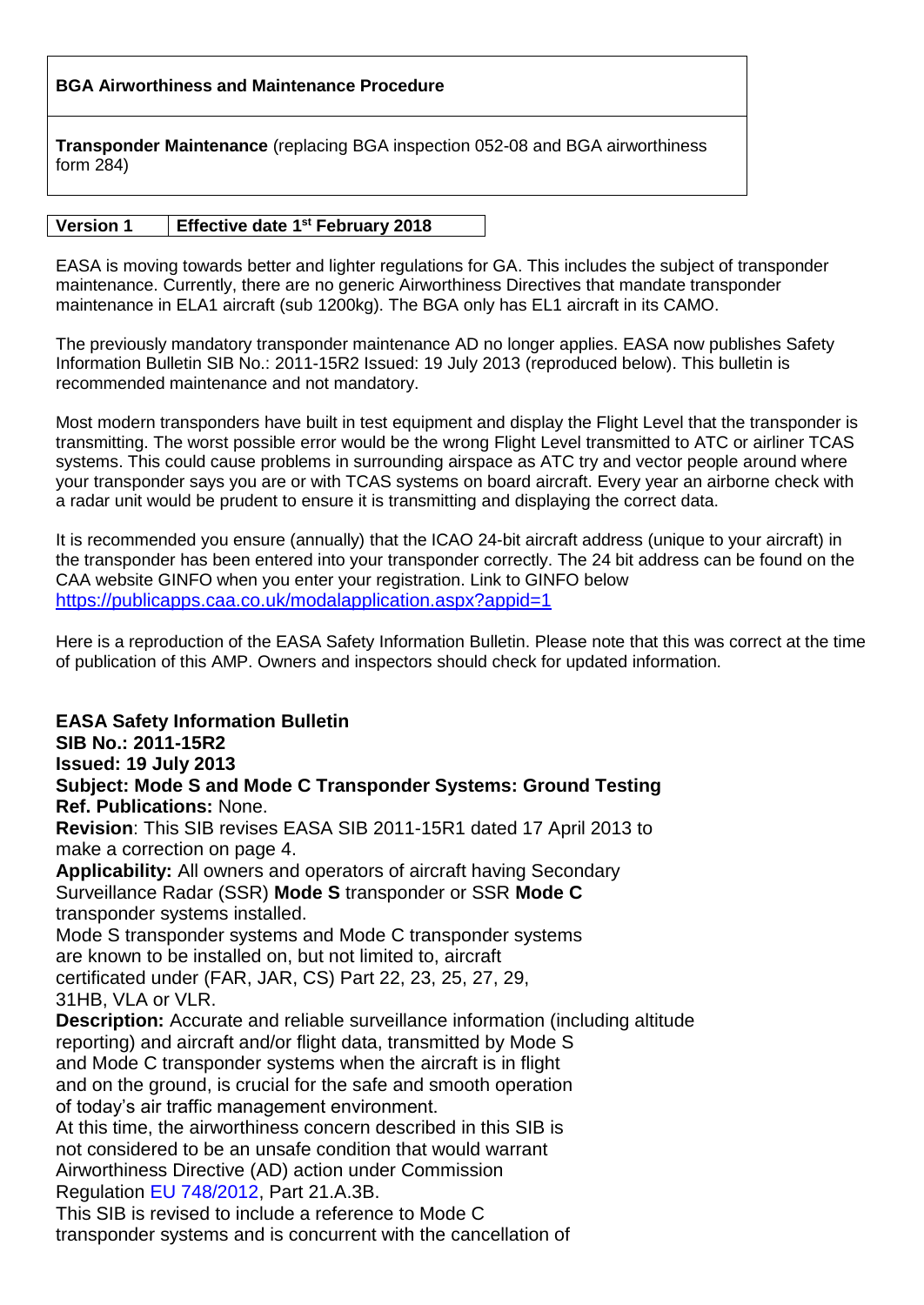## EASA AD 2006-0265.

**Note:** AD 2006-0265 applied to Mode C and Mode S Transponder Systems, utilising Gilham code altitude input. This AD was cancelled based on the low number of reports, concerning incorrect altitude indication, due to Gilham code wiring problems. Nevertheless, incorrect or missing data can lead to an increase

in controller and/or flight crew workload, which could develop

into a potentially hazardous situation. Some examples have

been published in EASA SIB 2011-13 - Mode S Transponder:

Loss of Detection (Complete or Intermittent) of Aircraft by Mode

EASA SIB No: 2011-15R2

This is information only. Recommendations are not mandatory.

TE.CAP.00117-003 © European Aviation Safety Agency. All rights reserved. 2/5 Proprietary document. Copies are not controlled. Confirm revision status through the EASA-Internet/Intranet.

S Interrogators, and EASA SIB 2011-14 - Mode S Transponder:

Incorrect Setting of ICAO 24-Bit Aircraft Address.

**Recommendations:** If you become aware, or are notified, of a transponder system deficiency affecting your aircraft, EASA recommends that you

initiate an unscheduled maintenance action to arrange for any deficiencies to be corrected, at the earliest opportunity.

To ensure that the notifying authority can track the resolution of such issues, it is highly recommended that operators/owners promptly advise the notifying authority of any rectification action. In order to ensure acceptable transponder system performance,

EASA recommends that the correct operation of installed **Mode**

**C or Mode S transponder systems is verified periodically** (**the interval most frequently used in the past was 24**

**months**), using appropriate (and calibrated) ramp testing equipment in accordance with applicable maintenance manual procedures.

1. **For Mode S equipped aircraft,** testing for correct functionality should include the following items (where applicable):

| The Mode S 24-Bit aircraft address              |
|-------------------------------------------------|
| Altitude reporting including the check of the   |
| altitude                                        |
| sensor at adequate intervals from ground to the |
| certified                                       |
| altitude ceiling of the aircraft.               |
| Mode S Elementary Surveillance (ELS) &          |
| <b>Downlink</b>                                 |
| Aircraft Parameters (DAPs):                     |
|                                                 |
| Aircraft Identification                         |

- o Capability Report
- o Pressure Altitude
- o | Flight Status  $\bullet$ Mode S Enhanced Surveillance (EHS) & Downlink Aircraft Parameters (DAPs)
- o Magnetic Heading
- o Indicated Airspeed
- o Mach No.
- o Vertical rate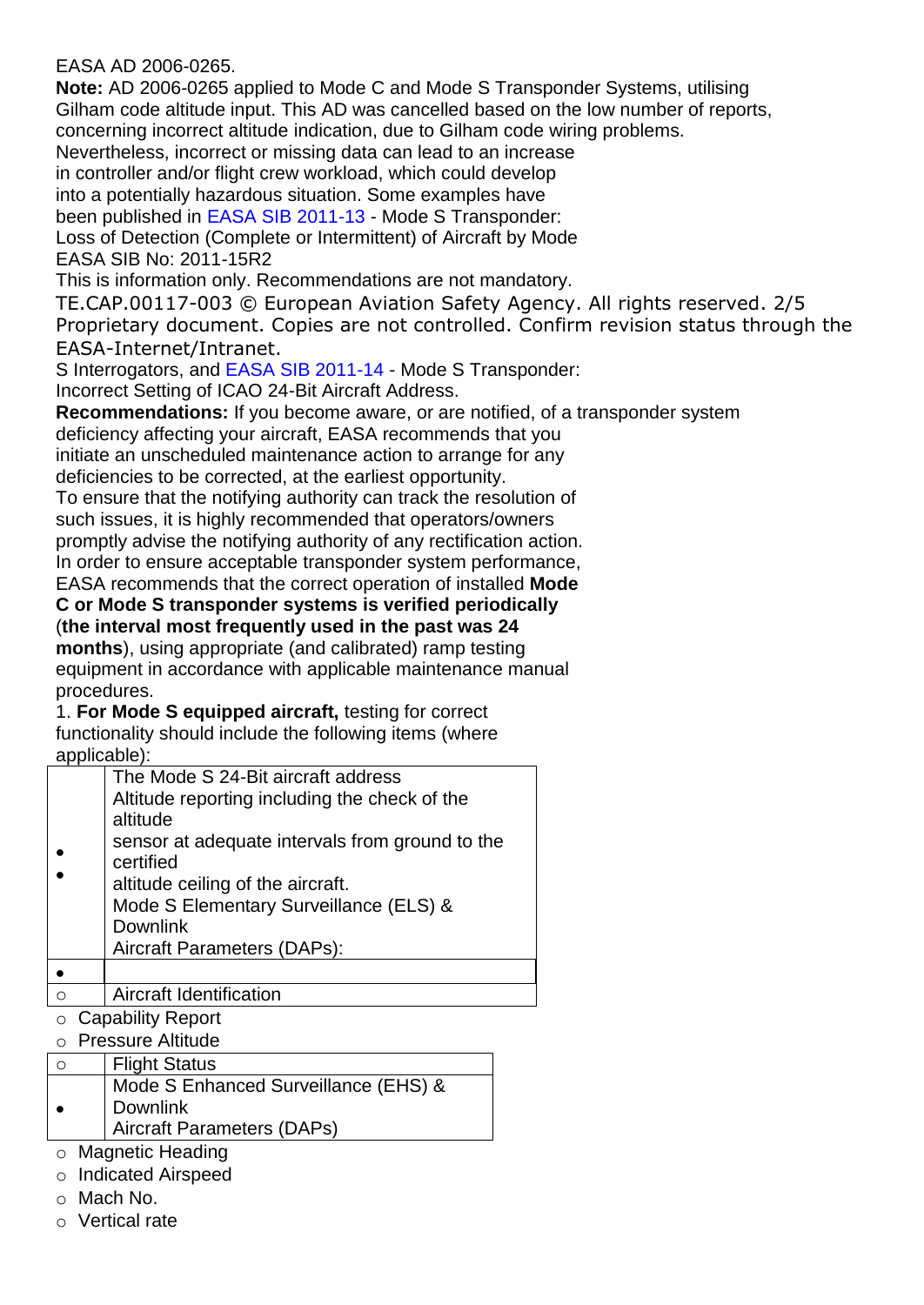- o Roll Angle
- o Track Angle Rate or True Airspeed
- o True Track Angle
- o Ground Speed
- o Selected Altitude (and Barometric Pressure

Setting where appropriate)

EASA SIB No: 2011-15R2

This is information only. Recommendations are not mandatory.

TE.CAP.00117-003 © European Aviation Safety Agency. All rights reserved. 3/5 Proprietary document. Copies are not controlled. Confirm revision status through the EASA-Internet/Intranet.

2**. For Mode C equipped aircraft,** testing for correct functionality should include the following items:

Correct operation of the Mode A code

 $\bullet$ Altitude reporting including the check of the altitude

 $\bullet$ sensor at adequate intervals from ground to the

certified

altitude ceiling of the aircraft.

**3. For Mode C or Mode S equipped aircraft utilising Gilham Code (sometimes referred to as Grey code) to provide altitude input to the transponder** the testing for correct functionality should include the following items:

(1) Connect an air data test set to the No. 1 and No. 2 (where applicable) Pitot/Static system.

(2) In the aircraft flight deck/cockpit, select the No. 1 Mode 'C' or Mode 'S' transponder (as applicable) and select Air Data source No. 1.

(3) Select the air data test set to the following altitude reporting values:

1 000 feet;

4 100 feet;

15 700 feet; and

31 000 feet

(4) For each selected altitude, verify that the Mode 'C' or Mode 'S' transponder (as applicable) altitude reporting is within

tolerance  $(\pm 125$  feet), and record the altitude as follows:

- 1 000 feet = Actual reading  $(\pm 125$  feet)
- 4 100 feet = Actual reading  $(\pm 125$  feet)

15 700 feet = Actual reading  $(\pm 125$  feet)

31 000 feet = Actual reading  $(\pm 125$  feet)

(5) In the aircraft flight deck/cockpit, select Air Data source No.

2 (if applicable) and repeat items (3) and (4) above.

(6) In the aircraft flight deck/cockpit, select the No. 2 Mode 'C'

or Mode 'S' transponder (if applicable) and select Air Data

source No. 1 and repeat items (3) and (4) above.

(7) In the aircraft flight deck/cockpit, select Air Data source No.

2 (if applicable) and repeat items (3) and (4) above.

(8) Where aircraft have the availability of a third air data

source, that provides altitude data to the transponder

system, then repeat items (3) and (4) above, for No. 1

and/or No.2 Mode C or Mode S transponder systems

connected to Air Data source No. 3.

EASA SIB No: 2011-15R2

This is information only. Recommendations are not mandatory.